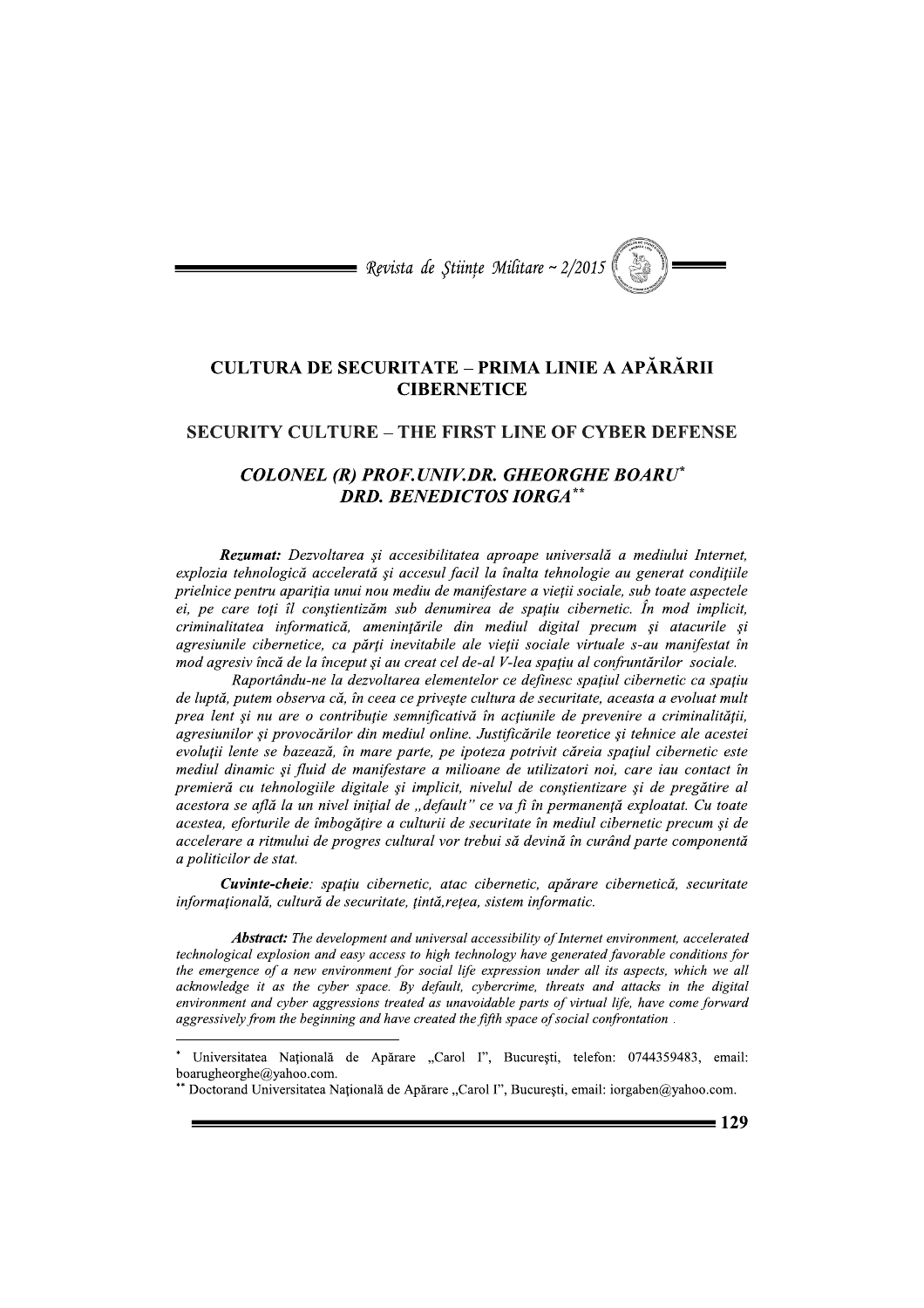

Relating to the development of the elements that define cyberspace as a new combat area, we can notice that security culture evolved too slow and does not have a significant contribution to prevention of crime actions, cyber frauds and challenges from online environment. Theoretical and technical justifications of this slow evolution is largely based on the assumption that cyberspace is a dynamic and fluid environment for manifestation of millions of new users. These new users get the first contact with digital technologies and their level of awareness and training it is at initial level of "default", fact that will be permanently exploited. However, the efforts to enrich the cyber security culture and to accelerate the rhythm of cultural progress should become soon a part of state policies for World Wide Web.

Keywords: cyber space, cyber attack, cyber defense, information security, security culture, target, network, computer system.

Deși poate fi considerată o utopie, realitatea actuală ne demonstrează că trăim în două medii paralele, fiecare mediu cu legile și regulile lui, dar care coexistă și se dezvoltă simultan – mediul social sau "viata reală" și mediul digital sau "realitatea virtuală". Respirăm – navigăm, vorbim – socializăm online, ne hrănim – simulăm, mergem la școală – suntem clienți e-learning, compunem o scrisoare – transmitem un mail, facem investiții – tranzacționăm on-line, toate acestea sunt doar câteva elemente ce coexistă în cele două spații total diferite ca mod de manifestare, dar care sunt legate de componenta umană ca fiind acea componentă care le-a generat, le dezvoltă și exploatează.

Realitatea virtuală, ca parte componentă a vietii sociale, a apărut încă din anul 1982 odată cu definirea protocolului TCP - IP<sup>1</sup> și cu apariția noțiunii de INTERNET<sup>2</sup> si s-a dezvoltat accelerat până la stadiul actual, când putem afirma că la o populație a globului de 7, 262 miliarde de locuitori, avem peste 2,9 miliarde de utilizatori ai rețelei globale INTERNET<sup>3</sup>. Desigur, ritmul accelerat de dezvoltare al mediului de rețea și dependența funcționării societății umane de tot ceea ce înseamnă informație și mediul de rețea ca mijloc de procesare a datelor, va conduce într-o foarte scurtă perioadă de timp la egalizarea cifrelor de mai sus sau la inversarea raportului. Nu sunt puține vocile care susțin că dependența de tot ceea ce înseamnă spațiul cibernetic și mediul online, în ansamblul său, nu reprezintă alteeva decât o schimbare a regulilor vieții umane și un nou pas al evoluției societății, caracterizat, în principal, prin lipsa frontierelor, accesul la resurse informationale impresionante, dinamism permanent si, nu în ultimul rând, anonimat.

<sup>&</sup>lt;sup>1</sup> Modelul TCP/IP (Protocol de control al transmisiei/Protocol Internet, în engleză Transmission Control Protocol/Internet Protocol) a fost creat de US DoD (US Department of Defence - Ministerul Apărării al Statelor Unite) din necesitatea unei rețele care ar putea supraviețui în orice condiții.

Termenul Internet provine din împreunarea artificială și parțială a două cuvinte englezești:  $interconnected = interconectat \, si \, network = retea.$ 

<sup>&</sup>lt;sup>3</sup> http://www.worldometers.info/ro/, accesat la 22.04.2015, ora 16.00.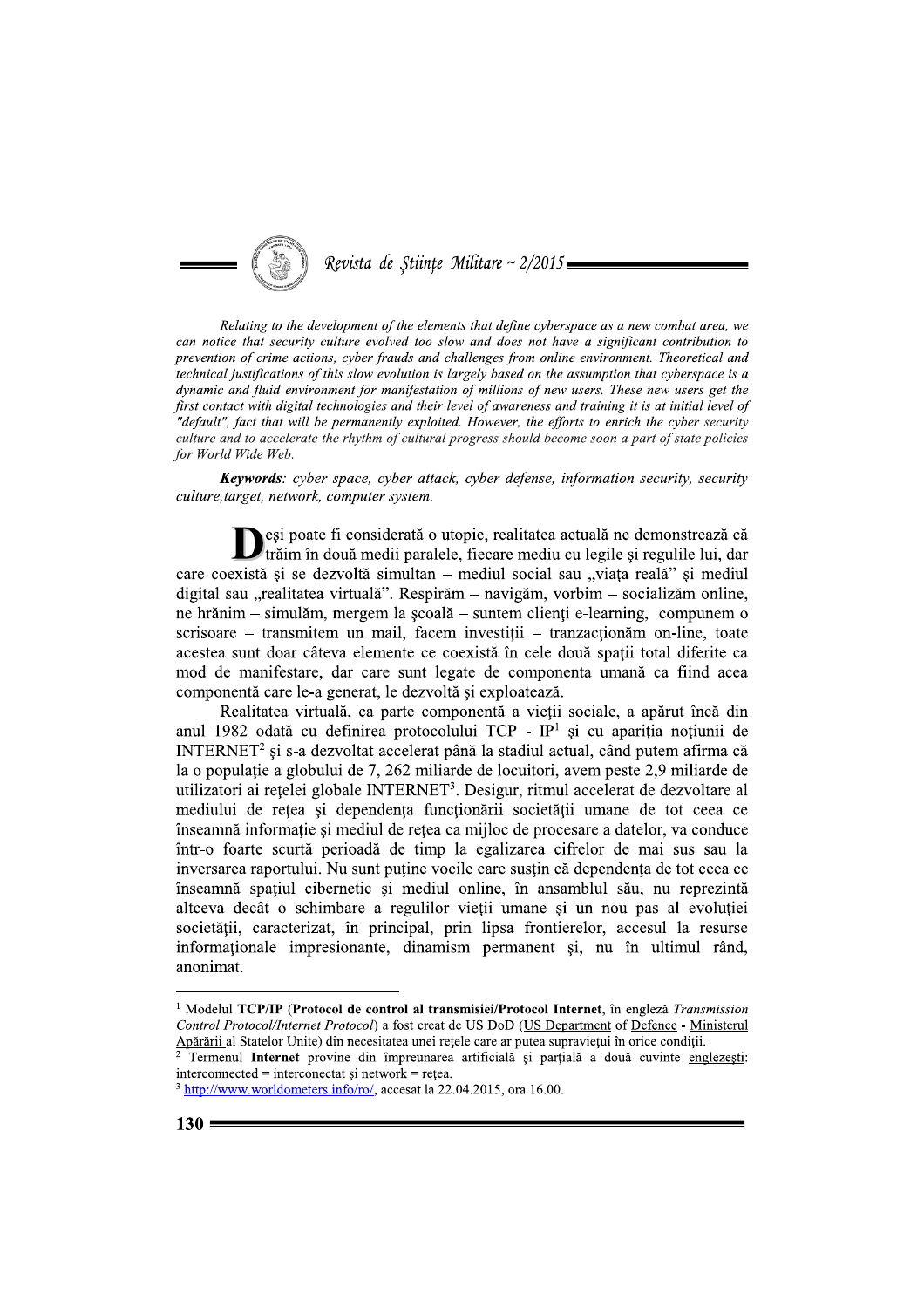= Revista de Științe Militare ~  $2/2015$ 

Aceste caracteristici, deși extrem de benefice, pot fi distructive și ne pot trimite cu gândul la faptul că o societate sau o structură organizațională de tip statal, indiferent de mărimea ei fizică și caracteristicile existentiale pe care le detine ca entitate (teritoriu, mărime, frontiere, populație, resurse, dezvoltare economică etc.) este cu atât mai vulnerabilă cu cât gradul de informatizare detinut este mai ridicat. Analizând istoria recentă a atacurilor și amenințărilor cibernetice, un exemplu relevant ce poate servi drept argument pentru susținerea afirmației anterioare, demn de teoria haosului, poate fi considerat incidentul din anul 2004 la nivelul aviației civile americane, în care a fost implicată compania Delta Air Lines cu sediul în Texas. Incidentul a fost generat de o eroare de programare la nivelul tehnicii de calcul echipată cu sistemele de operare Windows XP sau Windows 2000 care a permis exploatarea unei vulnerabilități de sistem de tip "buffer overflow"<sup>4</sup> de către un student german<sup>5</sup> prin introducerea de la distantă, în infrastructura informatică a companiei, a unei secvente de cod de tip worm, intrată în istorie sub denumirea de "Sasser worm". Incidentul, pe lângă panica și paguba financiară creată la nivel mondial (peste 500 milioane de dolari), a pus în pericol siguranța a milioane de pasageri și a periclitat întreaga activitate a aviație civile americane, pazei de coastă britanice, sistemului de comunicații satelitar al agenției de presă France-Presse (AFP), a afectat compania de asigurări finlandeză IF și sucursalele bancare SAMPO BANK, Universitatea din Missouri, precum și secția de radiologie a spitalului Lund University Hospital din Germania.

Incidentul prezentat nu își propune să expună în principal vulnerabilitățile din mediul online ci doreste să exemplifice interdependentele la nivel global existente în spațiul cibernetic, fapt pentru care este denumit, în lumea virtuală, drept "zborul fluturelui", deoarece prin modul de desfășurare, propagare și evoluție în spațiul cibernetic, poate fi asociat cu modul în care "zborul unui fluture" (spre exemplu în Germania) poate produce o tornadă în Texas, iar efectele tornadei din Texas vor fi resimțite în Japonia. Din acest punct de vedere, spațiul cibernetic poate fi definit ca acel mediu virtual global, generat de totalitatea infrastructurilor cibernetice existente care includ informațiile procesate, stocate și/sau transmise, acțiunile utilizatorilor virtuali, politicile și procedurile de securitate aplicate la

<sup>&</sup>lt;sup>4</sup> Un buffer overflow apare atunci când un program sau proces încearcă să stocheze mai multe date într-un tampon (zona de stocare temporară a datelor) decât a fost destinat să detină.

<sup>&</sup>lt;sup>5</sup> Sven Jaschan s-a născut în localitatea Waffensen, Germania și a studiat informatica în cadrul liceului din localitatea Rotenburg. A fost arestat la data de 7 mai 2004 de către poliția germană în urma unei anchete internaționale, fiind acuzat de atacuri informatice ce au generat pagube de aproximativ 500 milioane de dolari.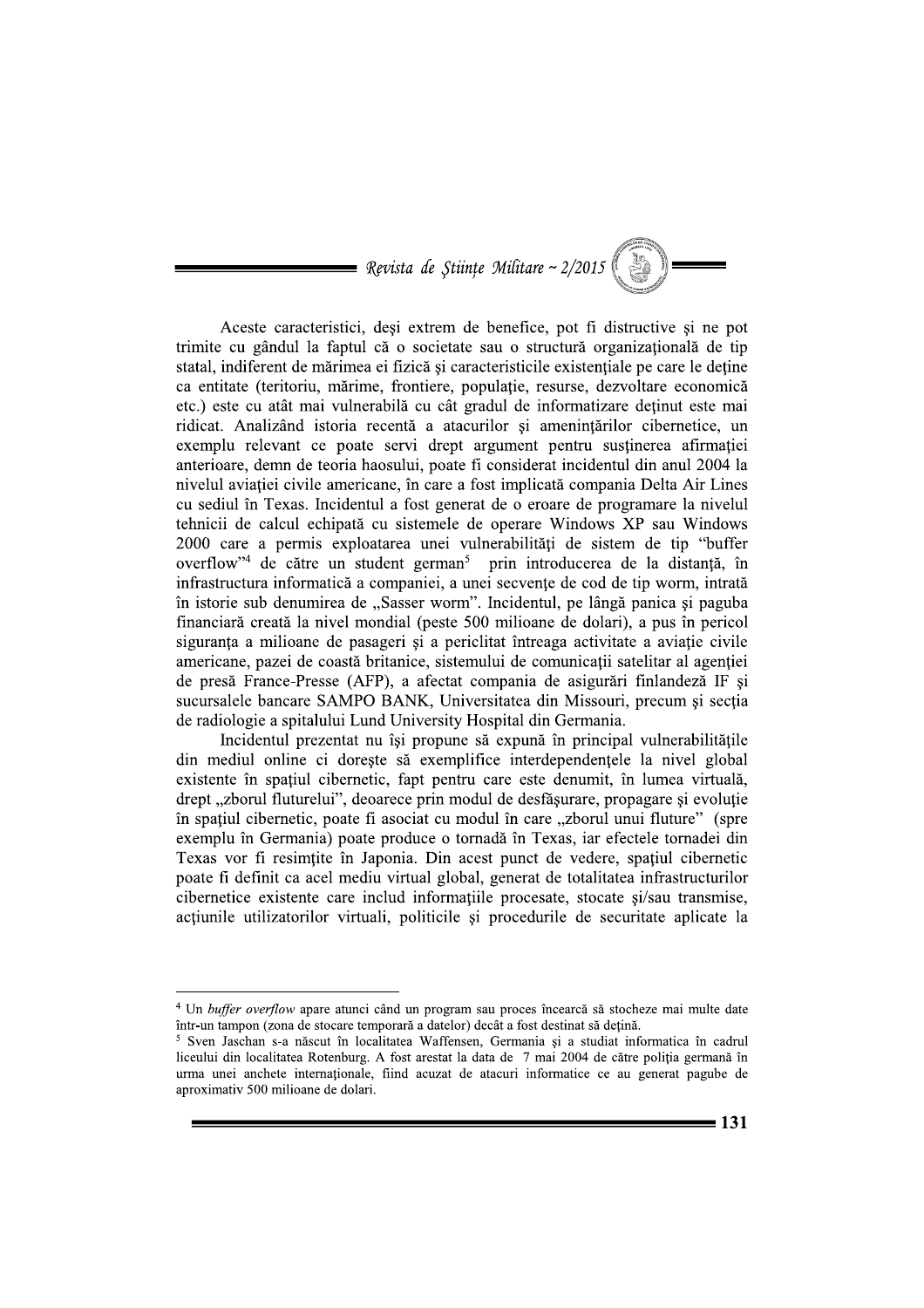

nivelul întregului mediu de rețea. Conceptul de spațiu cibernetic (cyberspace<sup>6</sup>) este un termen polisemantic, fiind în plin proces de fundamentare teoretică dar care poate fi explicat prin prisma interactiunii om-tehnologie.

Noutatea conceptului și inexistența unei hărți complete și descriptive a acestui spatiu a generat polemici, abordări și interpretări diferite și aprinse care au tratat această noțiune ca putând fi o filozofie în dezvoltare, o realitate virtuală, un produs al interacțiunii sociale sau o altă dimensiune umană. Din această perspectivă, din punct de vedere tehnic, "spațiul cibernetic poate fi abordat prin prisma a trei curente cunoscute"?: spatiul cibernetic gibsonian<sup>8</sup> - utilizatorul, tehnologia si mediul de transmisie sunt considerate a fi o singura entitate, realitatea virtuală - un mediu multidimensional în care oamenii pot circula liberi și pot să interacționeze atât cu computerul cât si cu alte ființe umane și ciberspatiul barlovian<sup>9</sup> - văzut ca un mediu de transmisie electronic, digital, în care utilizatorul este situat într-o retea comunicatională de computere.

Indiferent de modul de definire și de abordările teoretice și tehnice prezentate, la nivelul spatiului cibernetic si implicit la nivelul fiecărui mediu de retea component, putem identifica 5 caracteristici de bază, reprezentate de:

- existența unei platforme hardware și software flexibile și deschise, la baza oricărei infrastructuri cibernetice - orice mediu de rețea închis nu poate supraviețui în timp:

- existența a 4 niveluri componente: infrastructura fizică (baza de dezvoltare a spatiului cibernetic, reprezentată de calculatoare interconectate, servere, senzori, medii de transmisie etc.), nivelul logic, (totalitatea protocoalelor logice ce permit inițierea și realizarea comunicațiilor, aplicații și servicii informatice în mediul de rețea), nivelul informațional (totalitatea datelor, metadatelor și informațiilor procesate, stocate și transmise de infrastructura fizică) și nivelul uman (totalitatea utilizatorilor activi și pasivi ce activează în mediul cibernetic);

- dependența de acțiunea și interacțiunea umană, reliefată de faptul că omul este cel care, prin acțiunea sa, menține în viață mediul de rețea și de aceea, nu

<sup>&</sup>lt;sup>6</sup> Conceptul provine din limba engleză - "cyberspace", iar termenul se datorează lui William Gibson care l-a folosit în premieră în romanul SF "Neuromancer", apărut în anul 1984, pentru a descrie o lume a calculatoarelor, în cadrul societății reale.

<sup>&</sup>lt;sup>7</sup> Featherstone, Mike&Burrows, Roger, 1996, Cyberspace/Cyberbodies/Cyberpunk. Cultures of Technological Embodiment, Sage, London: 5-7.

<sup>&</sup>lt;sup>8</sup> William GIBSON "Ciberspatiul: o halucinatie consensuala, trăită zilnic de miliarde de operatori legitimi, în fiecare națiune, de copii care sunt învățați concepte matematice ... O reprezentare grafica a datelor extrase din băncile fiecărui computer ale societarii omenești. Complexitate de neconceput..". <sup>9</sup> Conceptia lui John Barlow, fondatorul grupului de actiune Electronic Frontier Foundation, Revista Informatica Economica, nr. 3(27)/2003.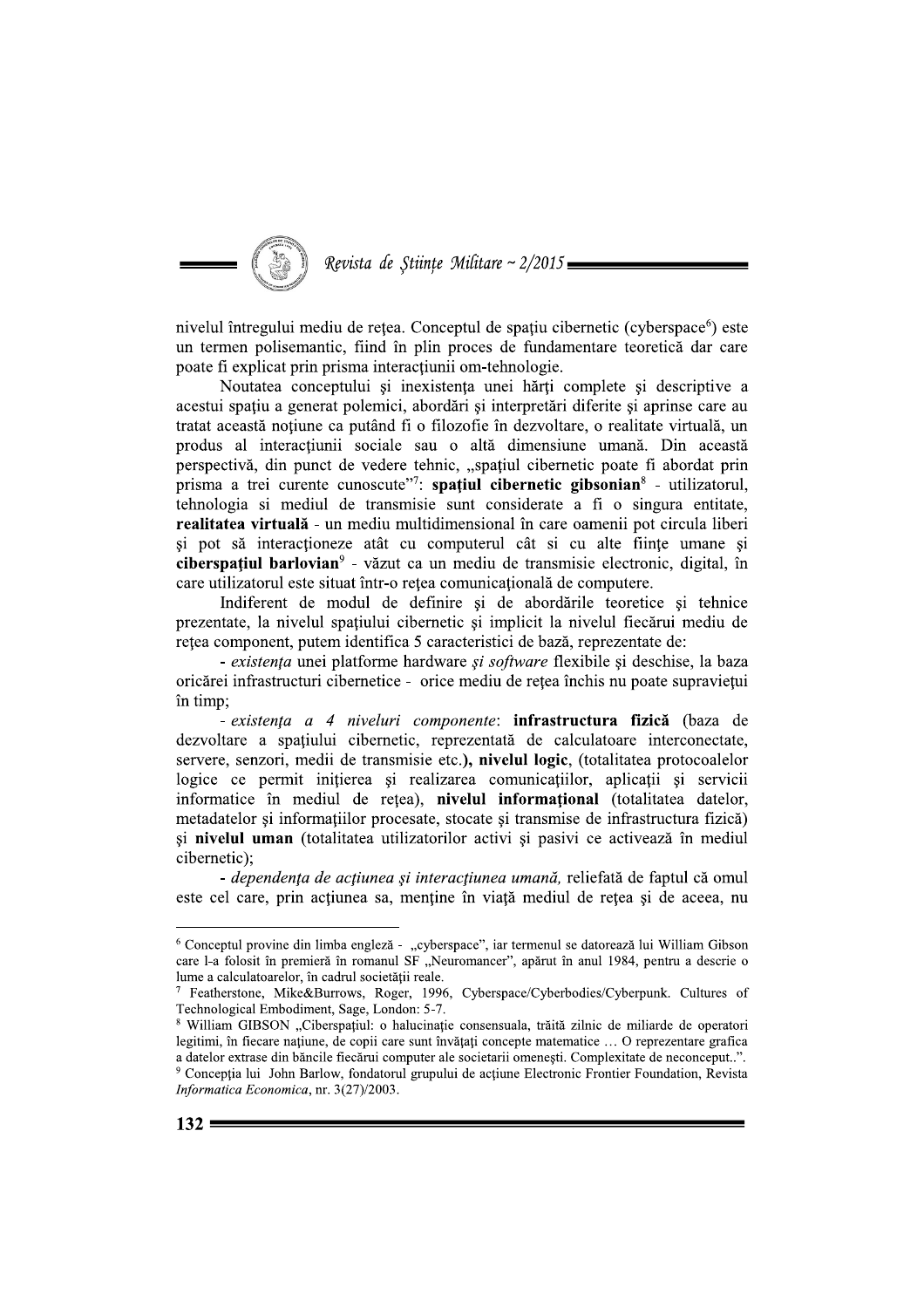

calculatorul este cel care definește azi noțiunea de spațiu cibernetic, ci interacțiunea utilizator – sisteme de calcul.

- există și evoluează pe baza modelelor comportamentale umane și a cerințelor societății, transpuse virtual din viața reală. Această afirmație poate fi exemplificată prin modul în care caracteristica unui segment de retea, spre exemplu din rețeaua INTERNET dintr-o anumită regiune, va fi generată de caracteristicile socio-comportamentale si cerintele specifice utilizatorilor din acea regiune. Concret, dacă într-o anumită zonă mediul infracțional este ridicat, atacurile și agresiunile realizate în mediul online pe acel segment de rețea din acea regiune vor fi mai ridicate și vor purta amprenta sau modul de operare specific acelor utilizatori.

- existența unui grad ridicat de insecuritate, generat de anonimatul utilizatorilor si de lipsa frontierelor de manifestare si dezvoltare a elementelor componente.

Fiecare din caracteristicele mentionate anterior sunt definitorii pentru tot ceea ce reprezintă spațiul cibernetic în ansamblu său ori chiar un mediu de rețea local. Indiferent că vorbim de infrastructura fizică, infrastructura logică sau platformele și tehnologiile software și hardware utilizate ca temelie a dezvoltării acestui spațiu, caracteristica de securitate rămâne poate cea mai stringentă problematică a societății informaționale în care trăim și, totodată, cea mai semnificativă caracteristică ce poate genera involuție în spațiul virtual.

Plecând de la dihotomia spatiul cibernetic - realitate virtuală, problematica securității în mediul online nu poate fi mai redusă decât cea din mediul social. Cumulativ, totalitatea riscurilor, amenințărilor și vulnerabilităților din viața de zi cu zi atât la nivelul siguranței indivizilor cât și la nivelul siguranței comunității cunosc un factor de amplificare exponențial, generat în principal de caracteristicile spațiului cibernetic enumerate anterior. Anonimatul, accesul la tehnologie, lipsa barierelor de dezvoltare, inteligența artificială, volumul imens de resursă informațională, capacitățile rapide de procesare a datelor, ingeniozitatea utilizatorilor și nu în ultimul rând costurile relativ reduse de transpunere în mediul virtual a vointei acestora, fac ca notiunea de securitate în spațiul cibernetic să devină de multe ori hilară. Întrebat, în cadrul unui interviu, despre securitatea în mediul cibernetic, generalul american KEITH B. Alexander, comandatul "US Cyber Command/NSA" susținea faptul că "securitatea în mediul cibernetic dinamic eșuează deoarece adversarii schimbă regulile jocului prin simpla exploatare a unor facilități și vulnerabilități noi<sup>210</sup>. De asemenea, Richard Thieme, consultant

<sup>&</sup>lt;sup>10</sup> The next wave, vol.19, nr.4, 2012, p.1 - Building a national program for cyber security science / NSA - Central security agency.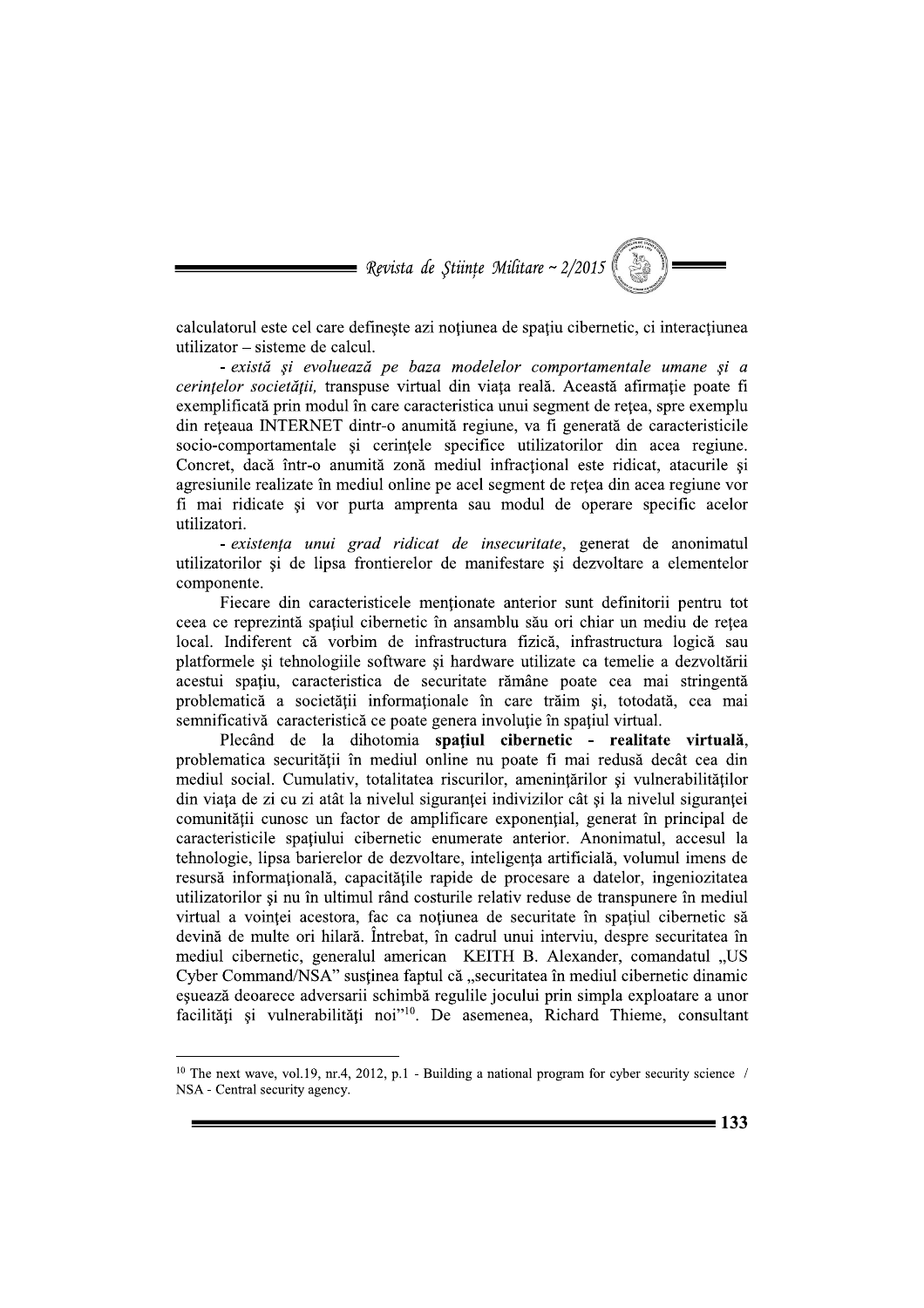## Revista de Stiințe Militare ~ 2/2015

guvernamental american pe probleme de tehnologie, în cadrul conferinței internationale de securitate - BLACK HAT din LAS Vegas (2011), a evidentiat faptul că "securitatea în mediul cibernetic este un mit sau, în cel mai bun caz, o glumă", iar acest lucru este o axiomă prin însuși modul de construcție a mediului cibernetic, ca sumă de realităti virtuale care nu pot fi niciodată sigure sau, de cele mai multe ori fără corespondent în realitate.

Starea de insecuritate din mediul online este rezultanta riscurilor, amenintărilor si vulnerabilitătilor din mediu de rețea generată de indivizi, grupuri de interese, organizații statale și non-statale capabile să desfășoare atacuri și agresiuni cibernetice care să depășească reziliența infrastructurilor cibernetice. Din acest punct de vedere securitatea cibernetică poate fi definită ca acea stare de normalitate din mediu de rețea, obținută ca efect al aplicării unor măsuri tehnice de protectie si a unor politici de securitate proactive, prin care se asigură permanent confidentialitatea, disponibilitatea, integritatea și autenticitatea datelor și informatiilor din mediu precum si accesul continuu si sigur la resursele si serviciile rețelei. La baza securității cibernetice se află, asemenea securității sociale sau militare, apărarea cibernetică, definită ca totalitatea actiunilor executate pentru protejarea mediului cibernetic prin detectarea, stoparea și contracararea oricărei agresiuni cibernetice. Securitatea în mediul online nu este o problemă nouă, ceea ce este nou însă, sunt efectele pe care le generează mediul de insecuritate din spațiul cibernetic actual.

Dacă în urmă cu aproximativ 30 de ani un virus sau o secvență distructivă de cod putea afecta un computer si poate cel mult un segment de retea, la momentul actual efectele pot fi devastatoare atât prin amplitudine cât și prin implicațiile economice și sociale. Istoria spionajului cibernetic recentă a evidențiat faptul că atacurile cibernetice deja celebre precum "Stuxnet", "Flame", "Gauss", "Operațiunea Tallinn", "Octombrie roșu", "epic-turla" au avut efectul unor arme de distrugere în masă asupra infrastructurilor informatice, fiind definită astfel o nouă categorie de armament denumită armament cibernetic. În mediul civil, lucrurile nu par nici pe departe mai simple, iar interdependența dintre societate și mediul informational face ca atacurile asupra unei infrastructuri informatice civile a unui stat să genereze panică și haos la nivelul întregii societății. Un exemplu relevant în acest sens este reprezentat de operatiunea denumită "Dragonfly" sau " Energetic Bar RAT", prin care, încă din anul 2009 parte din infrastructura energetică a SUA a fost controlată de la distantă prin aplicatii de tip malware implementate în sistemele de management si distributie ale retelei electrice nationale. Printre tintele grupului Dragonfly s-au numărat operatori ai retelelor de distributie energetică, mari firme generatoare de electricitate, operatori ai conductelor de petrol, precum si furnizori de echipamente industriale din domeniul energetic. Majoritatea companiilor care au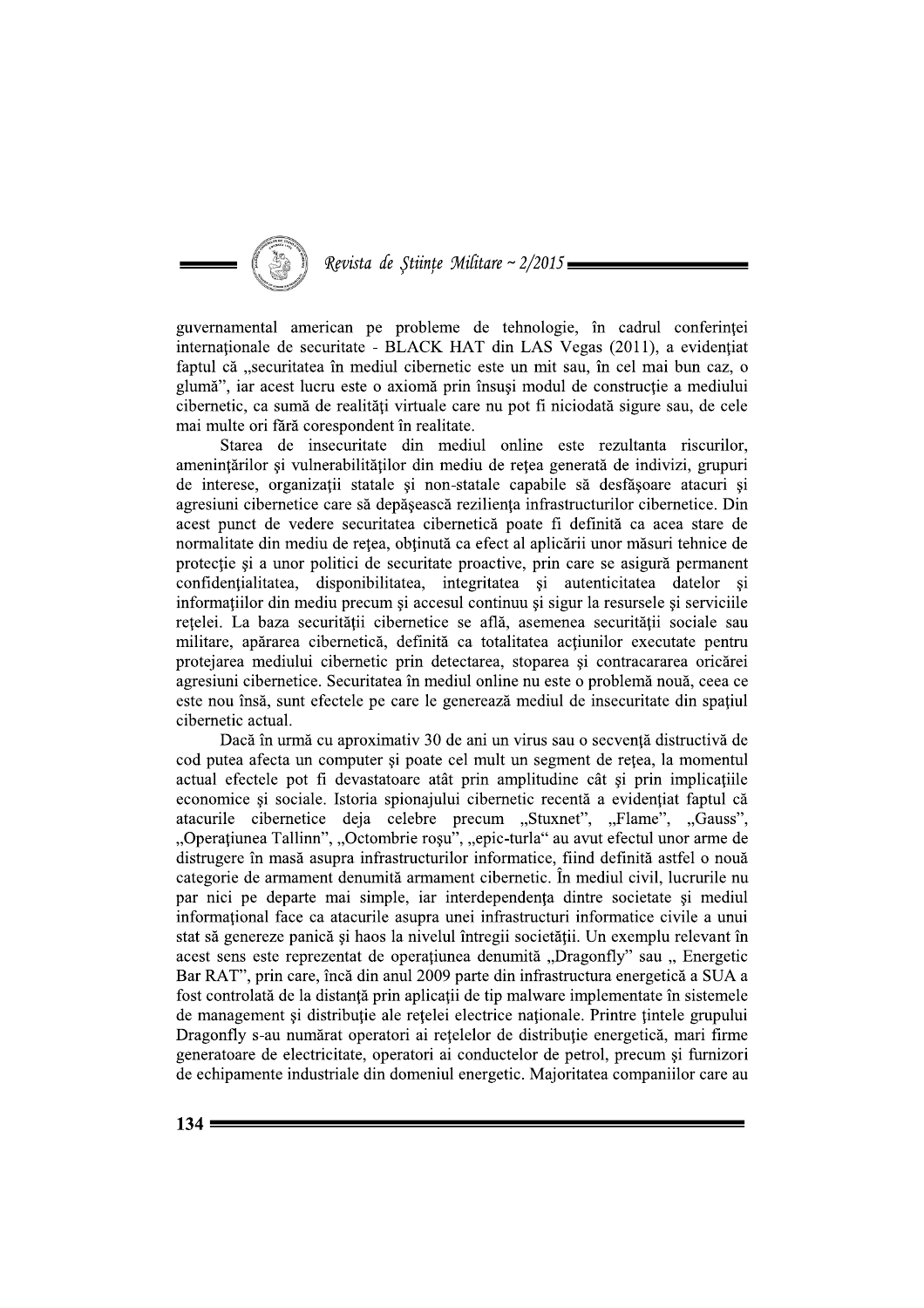Revista de Științe Militare ~  $2/2015$ 

fost vizate sunt localizate în Statele Unite, Spania, Franța, Italia, Germania, Turcia si Polonia, iar efectele si potentialul distructiv al acestor tipuri de atacuri cibernetice asupra unei infrastructuri civile ne fac să constientizăm pericolele societății informaționale în care trăim.

Pornind de la aceste exemple, limitate ca număr, și făcând apel la răsunătoarele operațiuni de spionaj în mediul de rețea și de infracțiuni informatice zilnice din mediul Internet, putem constata că, la o simplă accesare a unui motor de căutare online prin introducerea termenului de "atac cibernetic", paginile indexate vor fi de ordinul sutelor de mii, toate exemplificând sau documentând diverse acțiuni și operațiuni în mediul virtual. Toate acestea ne fac să afirmăm că securitatea cibernetică a devenit treptat, dar sigur, o a două mare preocupare a structurilor de securitate și a organismelor naționale și internaționale, după terorism. Realitatea de azi confirmă că, în fiecare zi, învătăm despre un alt atac cibernetic, efectuat undeva în lume asupra instalațiilor militare, website-urilor oficiale, rețelelor electrice, băncilor și instituțiilor financiare, cardurilor de credit devenite astfel tinte ale agresiunilor cibernetice sustinute. Autorii de azi ai atacurilor sunt diferiți de cei de ieri, ne mai fiind un grup renegat sau un hacker singular orientat spre profit, ci, mai degrabă, guverne și grupuri de crimă organizată, terorism și carteluri infracționale. Valențele securității cibernetice au căpătat în ultimii ani o importanță strategică la nivelul statelor lumii, în contextul în care conflictele militare au depășit cu mult folosirea arsenalului clasic, desfăsurându-se în mare parte în zona cibernetică, cu un potențial impact devastator într-un timp foarte scurt. Practic, prin mediul de rețea poate fi dus un război permanent fără ca acest lucru să fie declarat în conformitate cu legile luptei armate. Cele mai cunoscute amenințări de natură cibernetică precum rețele de calculatoare infectate, software-ul nociv, hacktivismul, ca formă de protest online, și amenințările avansate persistente, pentru a fi eliminate sau limitate, au nevoie de sisteme de protecție bazate pe înalta tehnologie traduse în principal prin bugete și resurse financiare consistente.

Toate aceste elemente nasc în mintea fiecăruia dintre noi fireasca întrebare "care este soluția de securitate în mediul cibernetic?". Adresând întrebarea expertilor din diverse domenii, cu preponderență tehnice, se poate constata că răspunsurile sunt diferite și generate în principal de experiența individuală a fiecăruia. Un inginer hardware din domeniul IT a răspuns că cea mai bună soluție de securizare a unui mediu de retea sau subspatiu cibernetic este reprezentată de ultima solutie de firewall ce implementează tehnologia Advanced Firewall Protection cunoscută sub denumirea de Next Generation Firewalls (NGFW). Din punct de vedere tehnic, răspunsul poate fi cu greu contestat, tinând cont de faptul că soluția aleasă este vârful de gamă în ceea ce privește soluțiile de securizare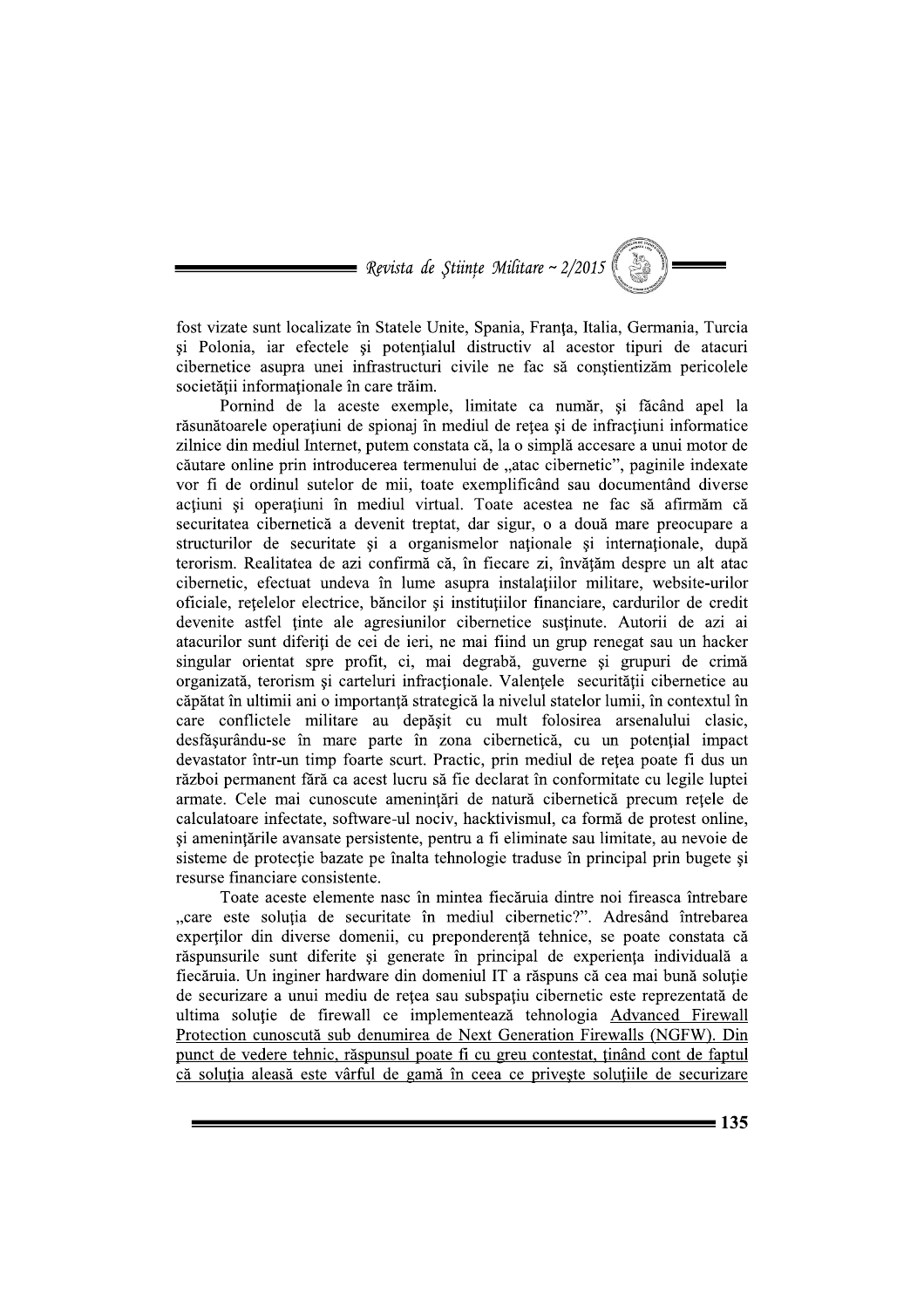

hardware dedicate ce asigură funcționalități de tip QoS (quality of service), sisteme de prevenire a intruziunilor și tehnologii de filtrare malware, pentru care au fost investite, numai în cercetare, aproximativ 100 milioane de dolari.

Un specialist în domeniul comunicațiilor va recomanda în permanență utilizarea unor sisteme de legătură pentru asigurarea schimbului de date, ce folosesc soluții hardware tip concentratoare de flux în tehnologie VPN cu facilități IP Security (IPsec), Secure Sockets Layer (SSL) și criptare în tunel folosind tehnologia de criptare software în standard AES 512 biți sau hardware.

Un developer de produse software va recomanda cu precădere actualizarea tuturor add-on-urilor și update-urilor de securitate la nivelul sistemelor de operare si al aplicațiilor utilizate, precum și instalarea și actualizarea permanentă a unei soluții antivirus cu facilități extinse, de tipul software "firewall protection" și ..advanced malware detection".

Nu în ultimul rând, un administrator de securitate la nivelul unei rețele, probabil, va solicita impetuos bugetarea și, ulterior, aplicarea tuturor soluțiilor recomandate anterior. Suplimentar, va implementa o politică de securitate adecvată mediului de rețea deservit și organizației din care face parte, care să reducă vulnerabilitățile din sistemele de operare, să limiteze accesul la porturile inutile, să controleze auditul de securitate la nivelul rețelei și, nu în ultimul rând, să asigure doar acele resurse necesare funcționării sistemului în ansamblul său.

Toate aceste soluții ipotetice și răspunsuri sunt adevărate și pot, cu siguranță, creste semnificativ nivelul de securitate al unei retele în mediul cibernetic global. În plus, vor asigura, cu certitudine, un grad ridicat de disponibilitate al serviciilor și aplicațiilor coroborat cu păstrarea confidențialității datelor procesate în mediul de rețea, chiar dacă costurile unei astfel de soluții sunt considerabile. De exemplu, costul anual la nivelul economiei globale pentru contracararea efectelor criminalității informatice este estimat la "peste 400 de bilioane de dolari". Cea mai optimistă estimare "a fost de peste 375 de bilioane de dolari"<sup>11</sup>, dar, și așa această sumă reprezintă mult mai mult decât produsul intern brut al multor țări sau mult peste venitul cumulat al multor companii multinaționale. Suplimentar, costurile în acest caz sunt cumulate cu efectele induse de compromiterea a milioane de zetabiti de informatii confidentiale ce apartin utilizatorilor atacati din mediul online, aproximativ 40 de milioane de persoane din SUA, 14 milioane în Turcia, 20 de milioane în Coreea, 16 milioane în Germania, și mai mult de 30 de milioane în China, pe baza raportului din anul 2013 al Centrului pentru Studii Strategice Internationale. Desigur, în acceptiunea aceluiasi administrator de securitate, atunci

<sup>&</sup>lt;sup>11</sup> http://www.mcafee.com/ca/resources/reports/rp-economic-impact-cybercrime2.pdf, accesat la 22.03.2015, ora 20.00.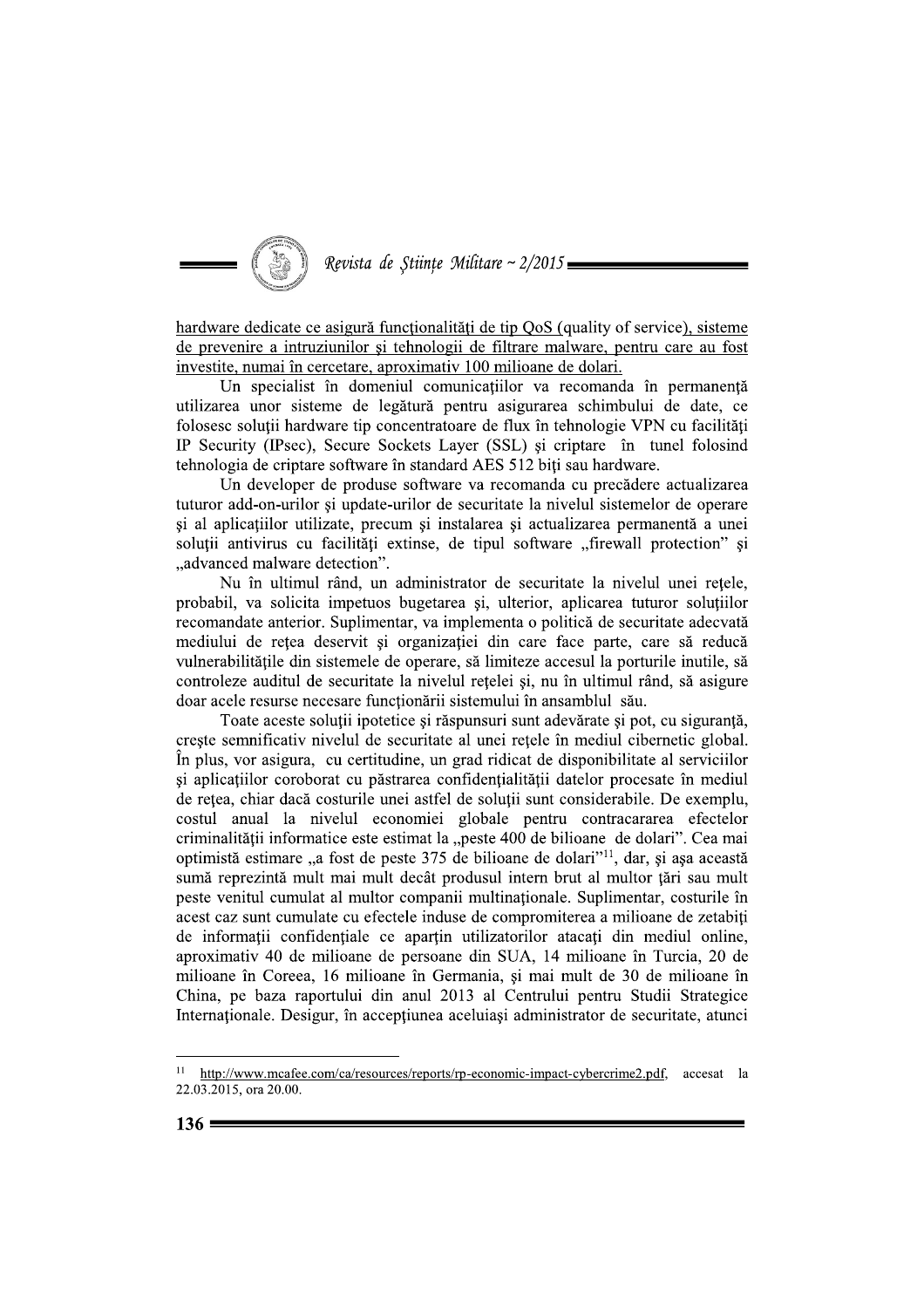

când vorbim despre asigurarea securității unui mediu de rețea în spațiul cibernetic, cu atât mai mult cu nivelul de confidentialitate al informației protejate este unul ridicat, factorul sau resursa financiară trebuie să conteze cel mai putin, iar elementul care primează să fie însăși siguranța datelor.

Desi asa cum am mentionat, solutiile tehnice propuse sunt fundamentate si sustinute de argumente solide, la baza implementării și a utilizării lor se regăsește omul sau mai bine spus utilizatorul virtual. Din această perspectivă, utilizatorul reprezintă veriga cea mai slabă a întregului angrenaj al securității în spațiul cibernetic, fapt ce face ca succesul atacurilor și agresiunilor cibernetice să se bazeze și să exploateze, în principal, această verigă. Utilizatorul, așa cum am afirmat în partea anterioară, este un angrenaj în cadrul celui de al IV-lea nivel definit, ce deține o experiență personală limitată în ceea ce privește comportamentul virtual, urmare a pregătirii personale a acestuia și în mod special a culturii de securitate detinute.

Cultura de securitate poate fi definită ca prima linie a apărării cibernetice și reprezintă suma valorilor, normelor, atitudinilor sau actiunilor întreprinse în mediul virtual, care determină întelegerea și asimilarea conceptului de securitate cibernetică si a celorialte concepte derivate: securitatea informatică, securitate documentelor. fizică. securitatea securitatea personalului. securitatea comunicațiilor, politică de securitate, insecuritate etc.

Din punct de vedere fizic, cultura de securitate nu este ceva palpabil ce poate fi achizitionat sau implementat asemenea unei componente hardware, ci este rezultanta unui cumul de factori ce îmbină experienta individuală a fiecărui utilizator cu cunostintele tehnice si teoretice detinute, cu valorile organizatiei din care face parte si nu în ultimul rând cu procedurile de securitate aplicate la nivelul acelei organizații. Toate aceste elemente definesc cultura de securitate la nivelul fiecărui individ, iar cultura de securitate la nivelul organizației este imaginea însumată a nivelului de cultură de securitate a membrilor acelei organizații.

Cea mai bună soluție de securitate hardware implementată la nivelul unui nod de rețea sau chiar la nivelul întregului mediu cibernetic, este penetrabilă, în fața atacurilor combinate bazate, de exemplu, pe tehnici de inginerie socială sau pe exploatarea necunoașterii de către personal a procedurilor interne de securitate, aplicabile la nivelul unei organizații. În conformitate cu ultimele raportări referitoare la atacurile cibernetice asupra utilizatorilor serviciilor de email publice, peste 60% din atacurile încheiate cu compromiterea corespondenței și a căsuțelor de email apartinând utilizatorilor s-au datorat slabei pregătiri a acestora în ceea ce priveste cultura de securitate minimală ce trebuie detinută pentru folosirea corespondenței electronice. Plecând de la o greșeală comună, spre exemplu, generarea unei parole de acces la un sistem ce contine combinatii simpliste si uzuale de caractere (p $\omega$ ssw $0$ rd, nume de persoană, ani de nastere) și ajungând la

 $= 137$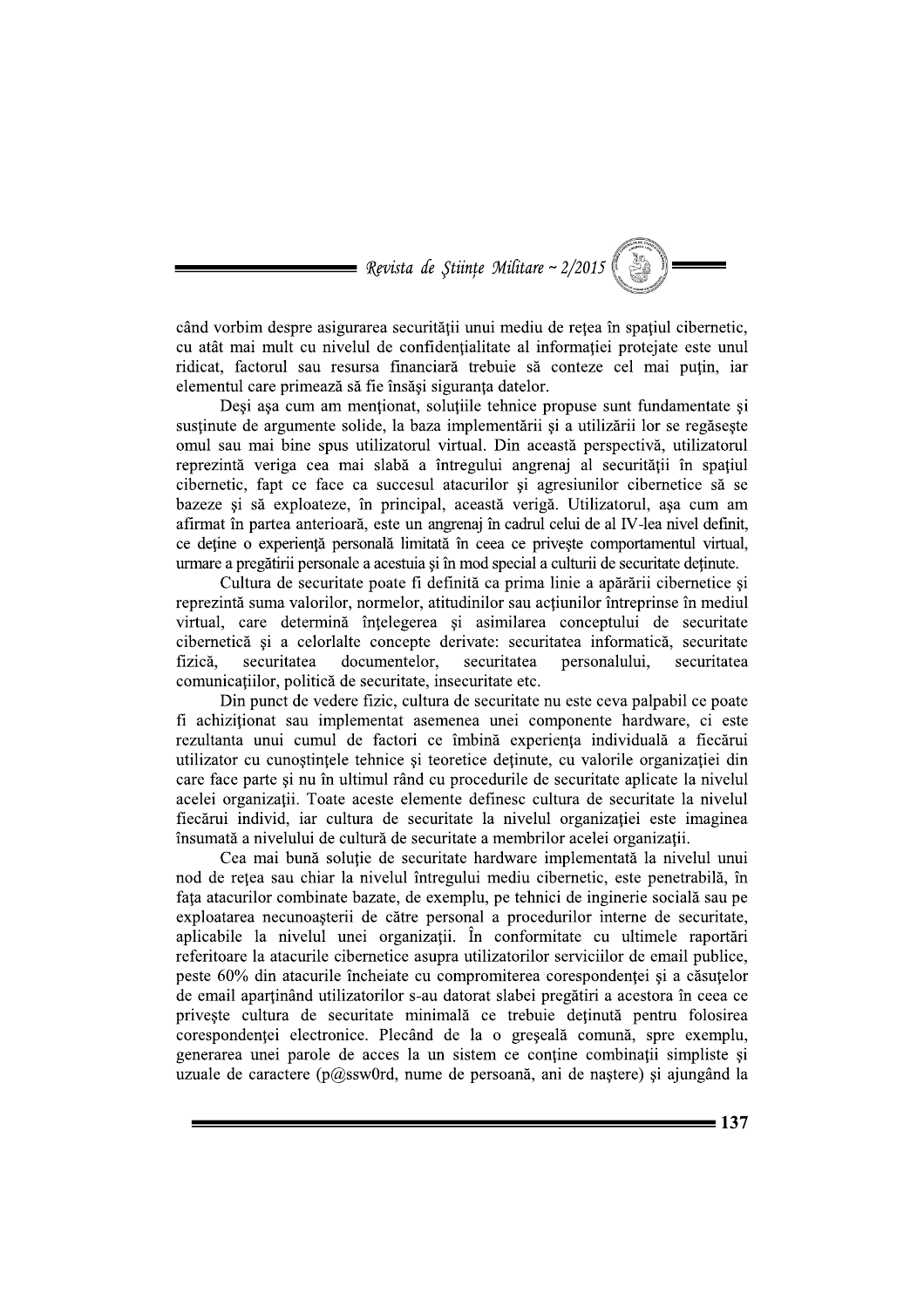

încălcarea unor norme de securitate prin forțarea unor politici interne de securitate definite în cadrul unei organizații (utilizarea unor medii de stocare neautorizate, accesul folosind credentialele unui alt utilizator), toate aceste elemente au în comun cultura de securitate precară la nivelul utilizatorilor.

Gândind din perspectiva unui atacator, va fi tot timpul mai simplu să obtii o informație confidențială atacând un utilizator acolo unde el este mai vulnerabil, folosind limitările generate de lipsa pregătirii, neglijență în manipularea informațiilor și a mijloacelor tehnice, preocuparea pentru îndeplinirea unei sarcini rapid prin realizarea de compromisuri în detrimentul menținerii securității, decât să îți propui atacarea unui server de email sau a unui controler de domeniu ce gestionează o retea închisă, deoarece aceasta presupune pe lângă consumul de resurse tehnice, timp și un grad de risc ce nu poate fi estimat. Penetrarea unei rețele în scopul obtinerii unor informatii confidentiale se realizează în urma unor actiuni combinate ce presupun suprapunerea mai multor metode și tehnici de atac<sup>12</sup>, plecând de la documentarea infrastructurii de retea, a solutiilor de firewall, a traficului de date, a metodelor de securizare aplicate la nivelul retelei.

Toate acestea pot fi sortite esecului în situatia în care, în spatele acelei infrastructuri cibernetice, managementul este realizat de personal de securitate care deține cunoștințele necesare și echipamentele tehnice apte să asigure detecția intruziunii și protecția specifică respingerii atacului. În detrimentul tuturor eforturilor de securizare a unei rețele, spre exemplu în cadrul unei organizații, experienta și realitatea ultimilor ani au dovedit că vulnerabilitățile cele mari nu se regăsesc în mediul de securitate local specific acelei rețele sau la nivelul configurărilor și infrastructurii de rețea, ci în mediul de securitate global, acolo unde utilizatorii își desfășoară activitatea în mod liber nefiind constrânși de regulile specifice de protecție proxime de securitate aplicate la nivelul acelei organizații.

Spre exemplu, la nivelul marilor corporații, dar și la nivelul organizațiilor guvernamentale închise, se consideră de multe ori că un utilizator, tradus în fapt printr-o persoană ce deține calitatea de angajat, este liber să se manifeste în mediul social așa cum dorește, fără să fie constrâns de aplicarea unor reguli de autoprotecție și securitate la nivel personal, atunci când nu se regăsește în perimetrul organizației. Acest aspect poate fi dovedit ca fiind greșit și este de multe ori o vulnerabilitate intens exploatată de atacatori, deoarece este mult mai simplu să accesezi și să penetrezi un sistem de calcul sau o rețea personală wirreles a unui utilizator, în mediul său familiar, decât să îti propui să obtii aceleasi rezultate

<sup>&</sup>lt;sup>12</sup> Pentru exploatare - amenințările avansate persistente, pentru spionaj economic și politic operațiunea GhostNet, tehnici de infestare malware, pentru furtul de identitate - tehnici de spam, phishing și pharming, pentru sabotaj - atacurile de tip Distributed Denial of Service sau spamurile generate prin bootneturi (rețeaua Conficker și rețeaua Mariposa), pentru distrugere -Stuxnet.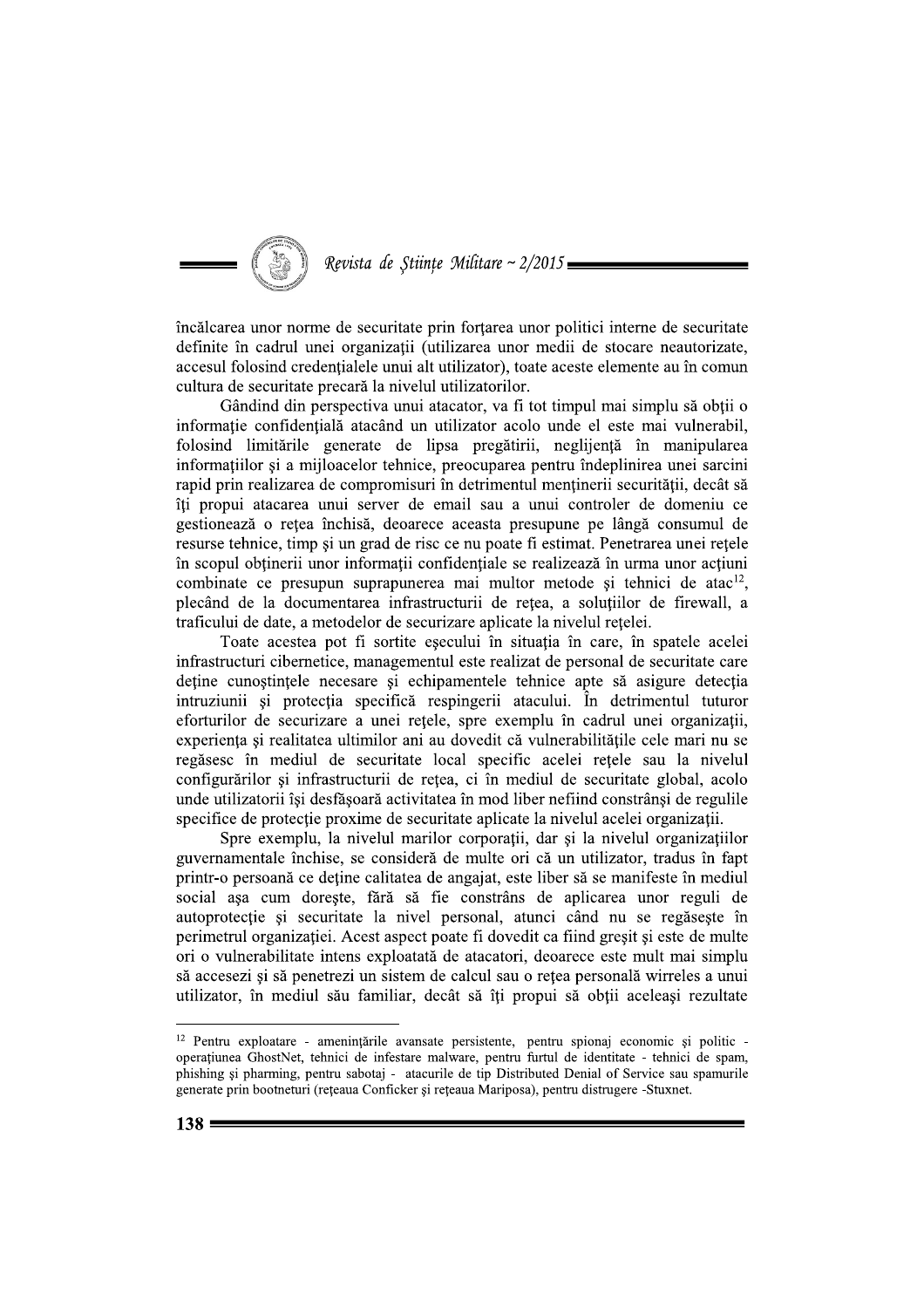

atacându-i echipamentele informatice pe care operează în interiorul organizației. De la atacarea calculatorului personal sau a smartphone-ului unui utilizator, până la aflarea datelor confidentiale pe care acesta le detine în interiorul organizatiei nu este de multe ori decât un pas cu direcție sigură spre succes, ce ține în principal de ingeniozitatea si experienta atacatorului coroborate cu cultura de securitate si tertipurile utilizatorilor (folosirea acelorași credențiale de securitate, deținerea de informații pe calculatoarele personale care pot ajuta la documentarea activității desfăsurate în organizație etc.).

În ceea ce priveste tehnicile de exploatare a utilizatorului, cele mai recente atacuri (spre exemplu atacul "epic-turla" sau "turla-carbon") au folosit metode de inginerie socială combinate cu solutiile tehnice de atac de tip malware (70% din penetrări se bazează pe soluții de infestare de acest tip), profitând de naivitatea utilizatorilor si de slaba cunoastere a regulilor minimale de securitate, în special aplicabile la nivelul retelelor guvernamentale închise, unde teoretic, nivelul de control si de aplicare a managementului de securitate este mai ridicat. Tehnicile de inginerie socială, coroborate cu posibilitățile oferite de retelele de socializare prin exploatarea si documentarea aproape în timp real a comportamentului unui utilizator în mediul virtual sunt o adevărată armă cibernetică, la care solutiile de securitate hardware și software nu pot să reziste, ci pot cel mult să încetinească sau să limiteze efectele unor atacuri. Atunci când un atacator își propune exploatarea unui mediu de rețea chiar și închis, aparținând unei organizații, inclusiv prin exploatarea vulnerabilităților de tip "zero-days", este foarte utilă cunoașterea comportamentului online al utilizatorilor și al personalului administrativ de securitate, din mediul public. Informatiile obtinute prin documentarea online, folosind rețelele de socializare și ingineria socială, pot duce la stabilirea modului de reacție, a modului de gândire și a atitudinilor comportamentale și abilităților tehnice ale utilizatorilor și personalului administrativ. Practic, un atacator află ce știe, ce poate, cât poate, cum poate și cum reacționează acel utilizator sau administrator de securitate, facilitându-și astfel acțiunile tehnice ulterioare sau comercializând bazele de date comportamentale către alte grupuri de atacatori sau structuri organizationale interesate.

Singura linie de apărare care poate limita sau elimina aceste riscuri și vulnerabilități nu este, din păcate, o soluție tehnică, ci este reprezentată de cultura de securitate a fiecărei entități ce intră în contact cu mediul cibernetic.

Atingerea stării de securitate la nivelul unei retele presupune în primul rând un demers intelectual creativ, fiind importante educatia, cercetarea si cultura de securitate a fiecărui utilizator în parte. O structură nu poate fi competitivă și nu îsi poate utiliza resursele, tehnologia si potentialul de care dispune, fiind doar un consumator de securitate. Pentru aceasta, fiecare organizație (în mediul Internet

 $= 139$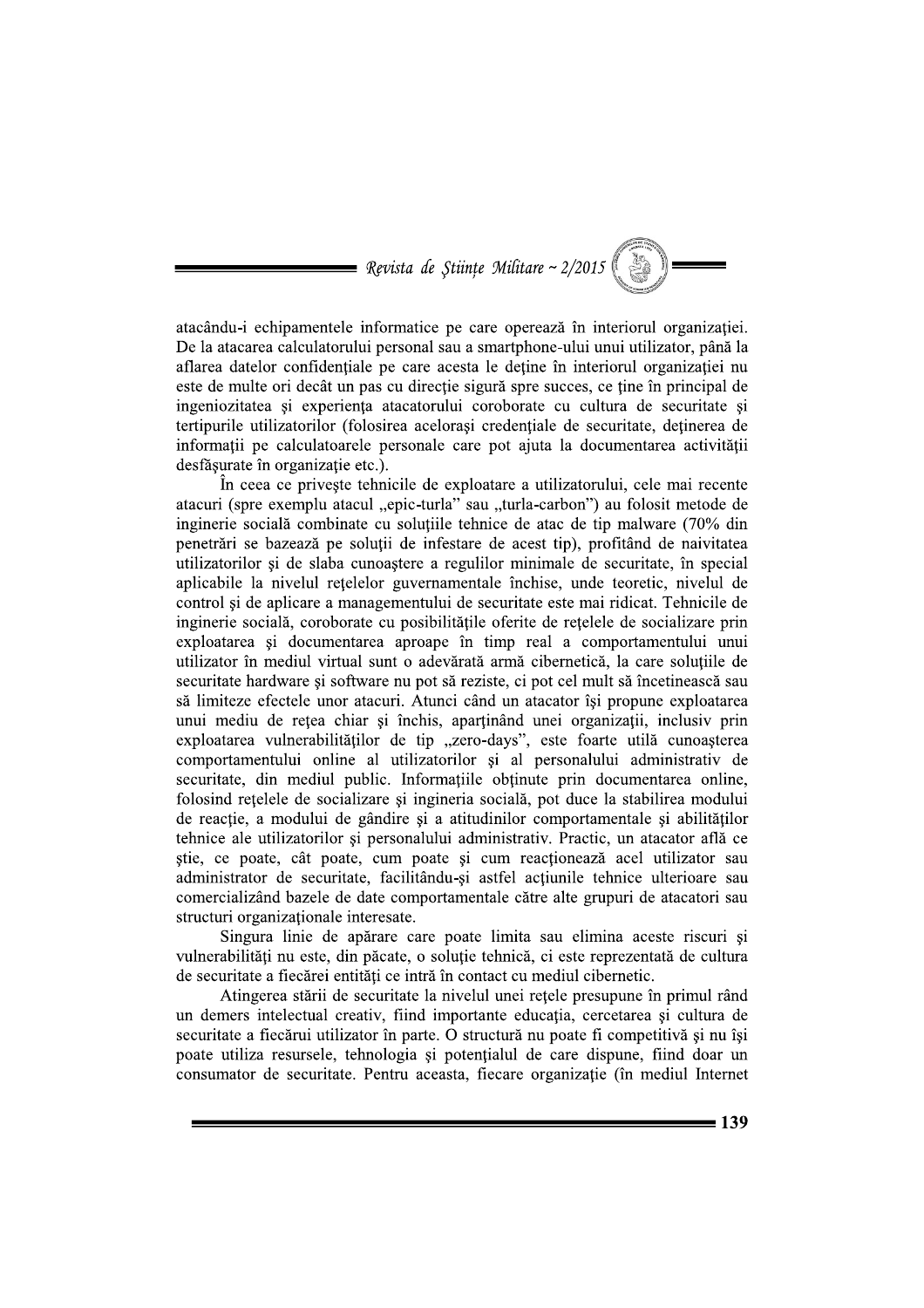Revista de Științe Militare ~ 2/2015:

acest aspect este poate cel mai vizibil) trebuie să fie un generator de securitate în zona sa de actiune, deoarece mediul cibernetic este dependent de fiecare mediu de retea care îl alcătuieste.

Apare, astfel, problematica a ceea ce este de făcut pentru îmbunătățirea culturii de securitate la nivelul personalului organizatiilor, în scopul cresterii protecției în mediul cibernetic. Această problemă nu este una simplă ce poate fi realizată instantaneu, ci presupune un cumul de acțiuni desfășurate permanent și poate chiar integrate intr-o politică de stat legislativă și aplicativă.

Un prim pas ar putea fi reprezentat de asigurarea unui cadru legal, prin aprobarea și implementarea unei legi a securității cibernetice care să reglementeze cadrul normativ, precum și responsabilitățile deținătorilor de infrastructuri cibernetice. La momentul actual, majoritatea atacurilor din mediul Internet la nivelul utilizatorului sunt pasate în responsabilitatea acestuia, ca fiind răspunzător de propria securitate a sistemului de calcul terminal, fără ca furnizorul de servicii de Internet să fie obligat la asigurarea calității serviciului, inclusiv la nivelul securității infrastructurii terminale.

În acest fel, un atac asupra unui sistem de calcul se propagă rapid în mediul de rețea, iar furnizorul de servicii nu are în responsabilitate decât asigurarea efectivă a liniei de comunicație, a activelor și pasivelor de rețea și a menținerii nivelului de trafic. În ceea ce privește pregătirea de securitate privind accesul la serviciile din Internet, aceasta nu se realizează, fiind responsabilitatea exclusivă a utilizatorului. În cazul contractării unui serviciu electronic din mediul Internet (iar uneori și în cazul rețelelor guvernamentale), pregătirea de securitate pentru utilizarea acelui serviciu presupune acceptarea tacită, printr-o bifă, a unui memorandum (agreement, terms of use, EULA) care descrie în termeni generali politica acceptată de utilizare a serviciului și exonerează generatorul de servicii de responsabilitatea apariției incidentelor de securitate din mediul online.

Un al doilea pas este reprezentat de apariția formelor organizate de educație cibernetică la nivelul instituțiilor de învățământ, argumentul solid fiind reprezentat de faptul că noțiunea și domeniul "cyber" are aproape 35 de ani de apariție, iar dependenta vietii sociale de acest domeniu este covârsitoare, înlocuind domenii precum "artele" și "sportul" în ceea ce privește impactul asupra vieții sociale. Educația cibernetică poate fi primul pilon al culturii de securitate, care va permite subdomeniului securitate cibernetică să se adapteze pentru a răspunde noilor provocări din mediul de retea, aceasta cu atât mai mult cu cât securitatea în mediul online a devenit o adevărată industrie generatoare de profit. Strâns legat de educația cibernetică se află cercetarea în domeniul "cyber" care poate fi cel de al II-lea pilon al culturii de securitate, în scopul întelegerii amenintărilor actuale, studierii implicațiilor și efectelor acestora, precum și a documentării și elaborării a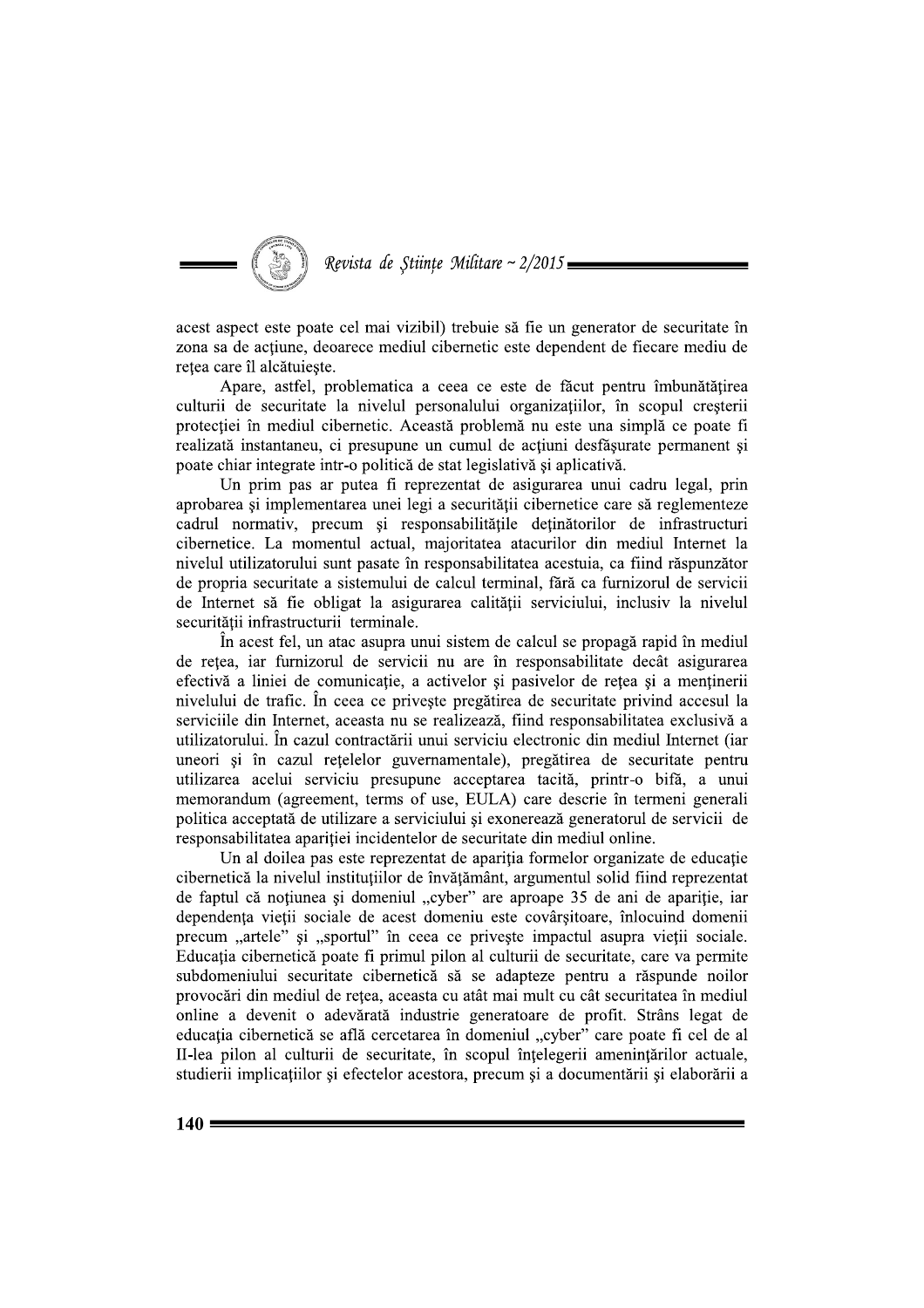

unor noi soluții de securitate hardware și software și a unor noi proceduri de securitate la nivel institutional și guvernamental.

Un al treilea pas poate fi reprezentat de dezvoltarea unui parteneriat guvernamental inter- institutional sau între instituții guvernamentale și societatea civilă, care să genereze proiecte comune de îmbunătătire a culturii de securitate cibernetică la nivelul utilizatorilor și consumatorilor, având în vedere că personalul are atât calitatea de utilizator al retelelor private, guvernamentale, cât și utilizatori ai mediului Internet.

Objectivele comune în cadrul projectelor pot fi reprezentate de acțiuni de promovare a culturii de securitate prin mass-media, organizarea de cursuri, simpozioane, training-uri și seminarii, work-shopuri și conferințe în instituțiile de învățământ publice care să abordeze problematica culturii de securitate din mediul cibernetic, stabilirea de contacte și colaborarea permanentă cu instituțiile științifice internaționale, cu experții în domeniu, sprijinirea prin finanțare a persoanelor fizice sau juridice care doresc să se initieze și să se perfectioneze în domeniul culturii de securitate cibernetică, atragerea autorităților publice locale în acțiunile de editare, publicare și difuzare a materialelor informatice, materialelor tipărite și audiovizuale specifice, precum și elaborarea de platforme online bazate pe tehnologia elearning care să abordeze problematica pregătirii de securitate și care să certifice un nivel minim acceptat de instruire pentru utilizatorii mediului online, ai rețelelor private și guvernamentale.

Ultimul pas îl reprezintă schimbarea mentalității actuale privind cultura de securitate cibernetică, în special la nivelul organizațiilor guvernamentale, autorităților publice locale și al instituțiilor din sistemul național de apărare și ordine publică. Aceasta se poate realiza prin adoptarea și implementarea unor strategii pro-active bazate pe conștientizare, prevenire, protecție și reacție, în mediile de rețea deținute și părăsirea concepției actuale privind dezvoltarea culturii de securitate prin mijloace statice reprezentate în principal de parcurgerea de către fiecare utilizator a unui documentar (ce prezintă riscurile, drepturi și obligații în mediul de rețea) care se încheie prin asumare responsabilității utilizatorului asupra propriilor actiuni în mediul cibernetic.

Desi practica actuală poate fi acoperitoare din punct de vedere legal la nivel instituțional și guvernamental, ea nu te protejează și nu limitează efectele unui atac cibernetic asupra infrastructurilor critice, asa cum se poate realiza în situația în care nivelul de cultură de securitate al utilizatorilor este ridicat și adaptat palierului la care acestia activează în organizatii. De multe ori, a sti ce trebuie făcut, când trebuie făcut, cum trebuie făcut si a pune în practică actiuni specifice de protectie în mediul de retea cât mai rapid, poate duce la salvarea întregii organizatii sau a întregii infrastructuri critice a statului.

 $= 141$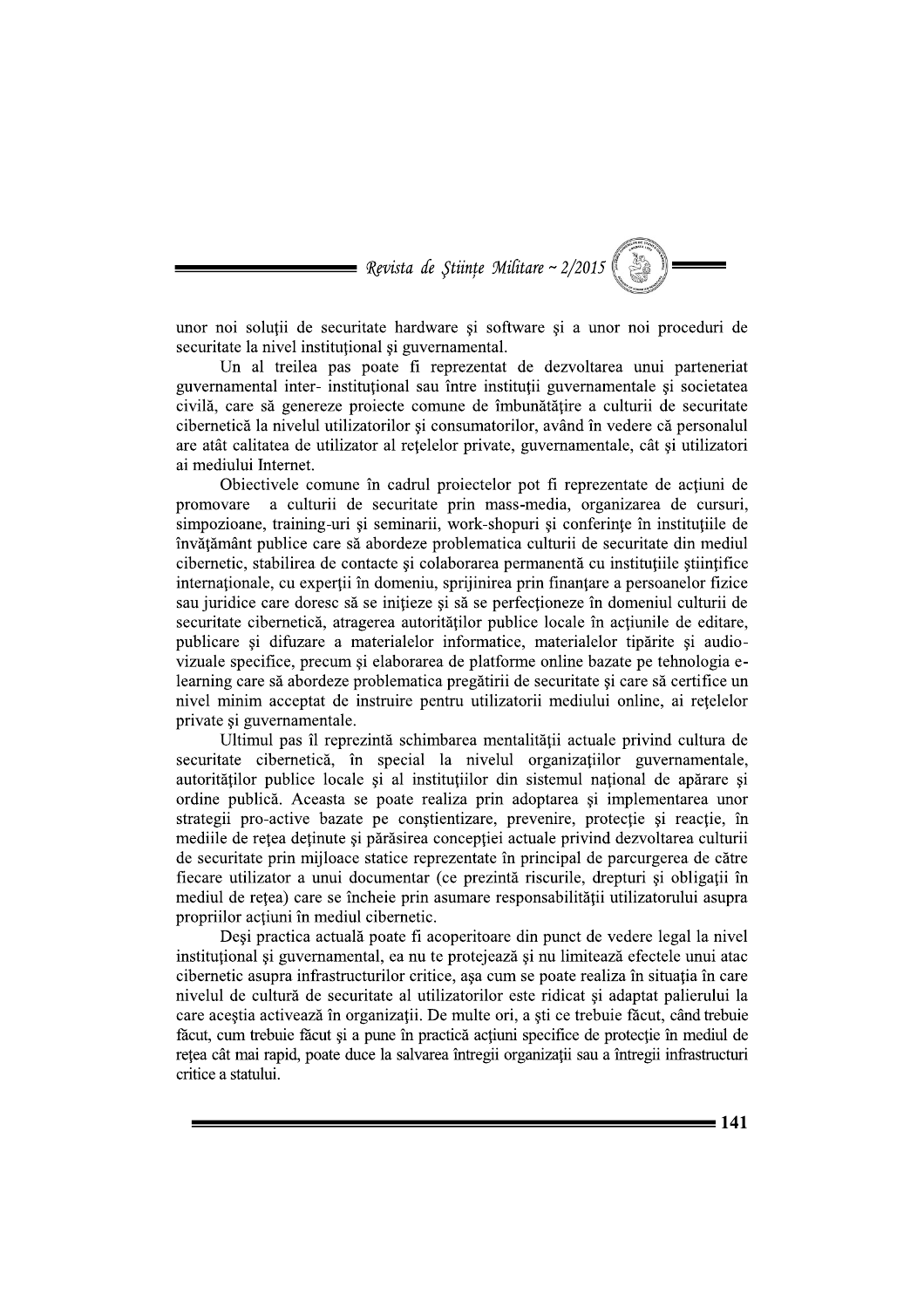

Indiferent de capacitatea de analiză sau de previziune asupra evoluției mediului cibernetic, cultura de securitate trebuie să evolueze concomitent, sau pe cât posibil, anticipativ, pe baza experientelor sociale umane si să fie în concordantă cu cerințele de protecție a infrastructurilor critice și a informațiilor procesate în medille de retea. Realizarea protectiei cibernetice la nivelul unei întregi infrastructuri prin mijloace coercitive individuale sau restrictive la nivelul tuturor mediilor de rețea nu poate fi o soluție a progresului societății bazată pe cunoaștere, cu toate că diverse forme de organizare statală aplică aceste metode. Conceptele precum "open-security", "open-society" sau organizații virtuale (Anonymus) sunt din ce în ce mai vehiculate și atrag numeroși susținători care se manifestă activ în mediul online chiar prin agresiuni cibernetice împotriva organismelor de securitate. Din acest punct de vedere, tendința de îmbunătățire a culturii de securitate cibernetică trebuie să devină firească în societate, să pornească de la utilizatorul obișnuit, ca urmare a progresului tehnico-științific și a apariției unor noi valori sociale și nu trebuie să se transforme într-un mijloc rigid de stopare a evoluției și extinderii spatiului cibernetic.

Un vechi proverb biblic ne sfătuiește: "Cel prevăzător ia aminte la pașii lui<sup>413</sup>, iar acest sfat înțelept poate fi aplicat cu succes activității din spațiul cibernetic indiferent că suntem în mediul Internet sau gestionăm o infrastructură de rețea critică pentru securitatea statului.

Această lucrare a fost posibilă prin sprijinul financiar oferit prin Programul Operational Sectorial Dezvoltarea Resurselor Umane 2007-2013, cofinantat prin Fondul Social European, în cadrul proiectului **POSDRU/159/1.5/S/138822**, cu titlul "Rețea Transnațională de Management Integrat al Cercetării Doctorale și Postdoctorale Inteligente în Domeniile "Științe Militare", "Securitate și Informații" și "Ordine Publică și Siguranță Națională" - Program de Formare Continuă a Cercetătorilor de Elită -"SmartSPODAS".

# **BIBLIOGRAFIE**

\*\*\* Legea privind securitatea cibernetică a României, 2014. \*\*\* Strategia de securitate cibernetică a României, 2013.

\*\*\* The next wave, Building a national program for cyber security science, Central security agency, vol.19, nr.4, 2012.

<sup>&</sup>lt;sup>13</sup> Biblia, Geneza / Proverbele 14:15, p.47.